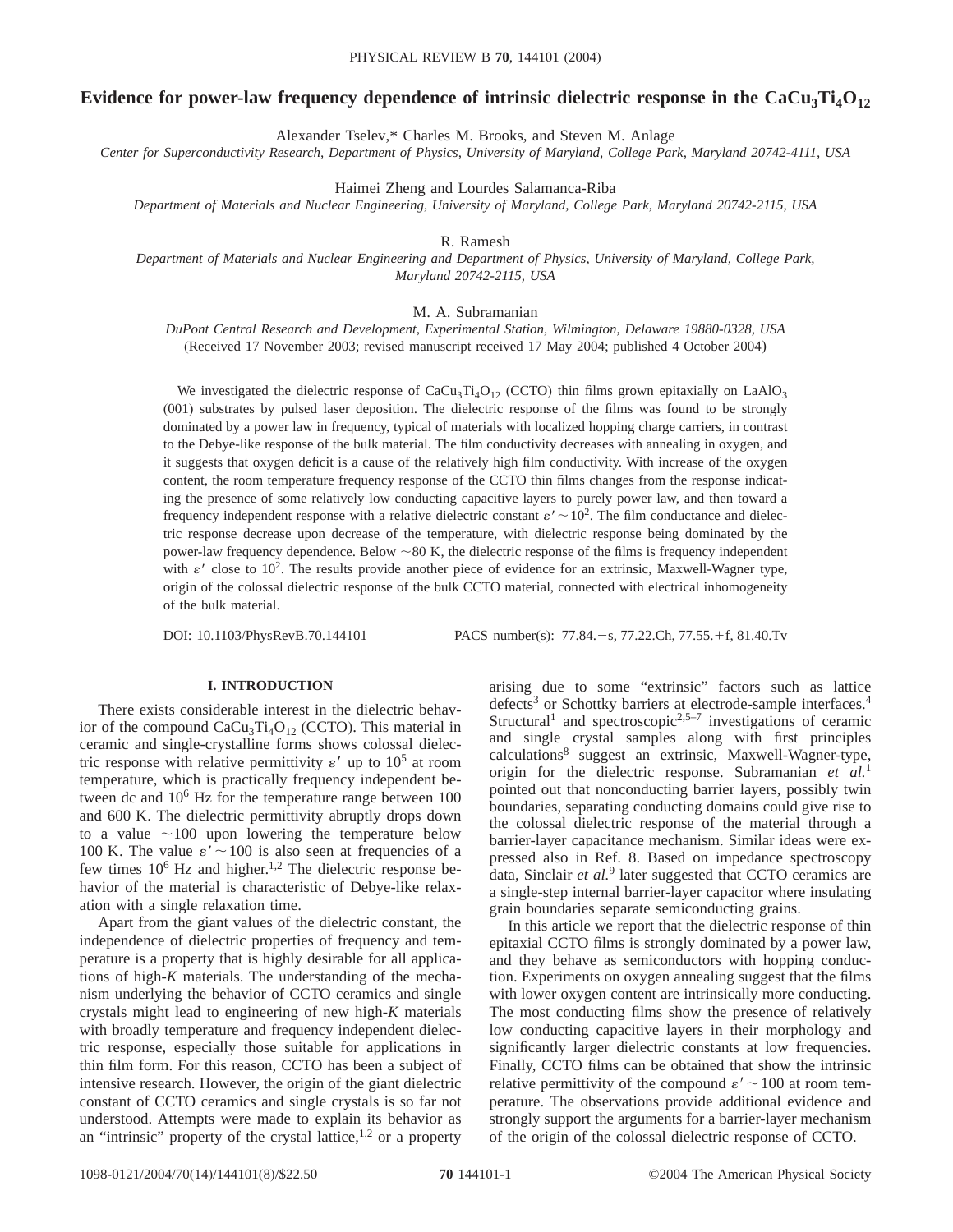TABLE I. Parameters of CCTO thin film samples discussed in the paper:  $P_{\text{O}_2}$  is the oxygen pressure in the chamber during deposition,  $t_{\text{ann}}$  is the duration of annealing in oxygen,  $h_f$  is the nominal film thickness,  $\sigma_{\text{dc}}$ is the film dc conductivity at room temperature, *n* is the number of fingers of the interdigital capacitor, and "Electrodes" is the electrode material.

| Sample | $P_{\text{O}_2}$ (mTorr) | $t_{\text{ann}}$ (h) | $h_f$ (nm) | $\sigma_{\rm dc}$ $(\Omega^{-1}$ cm <sup>-1</sup> ) | $\boldsymbol{n}$ | Electrodes |
|--------|--------------------------|----------------------|------------|-----------------------------------------------------|------------------|------------|
|        | 80                       |                      | 230        | $3 \times 10^{-4}$                                  | 100              | Pt         |
| 2      | 200                      |                      | 1500       | $1 \times 10^{-6}$                                  | 50               | Pt         |
| 3      | 100                      | 4                    | 230        | $2 \times 10^{-7}$                                  | 50               | Pt/Au      |
| 4      | 60                       | 15                   | 430        | $2 \times 10^{-8}$                                  | 50               | Pt         |
| 5      | 80                       | 32                   | 230        | $2 \times 10^{-10}$                                 | 100              | Pt         |

#### **II. EXPERIMENT**

CCTO films were grown by pulsed laser deposition (PLD) using a KrF laser with a wavelength of 248 nm on  $LaAlO<sub>3</sub>$ (001) (LAO) substrates of  $h<sub>s</sub>=500 \mu m$  thickness (relative permittivity  $\varepsilon$ <sub>s</sub>=24) in oxygen atmosphere from CCTO ceramic targets prepared by DuPont. The average fluence across the laser spot on the target was kept equal to  $\sim$ 2.5 J/cm<sup>2</sup>. Pulse repetition rates were from 1 Hz to 5 Hz. The film composition and structure were characterized by Rutherford backscattering spectroscopy (RBS), x-ray diffractometry, transmission electron microscopy (TEM), atomic force microscopy (AFM), and scanning near-field microwave microscopy.10 Electrical properties of the films were investigated using interdigital electrode (IDE) capacitors lithographically made on top of the films. We have characterized properties of films of thicknesses  $h_f$  ranging from 80 nm to 1500 nm.

The following growth conditions were found optimal for both crystalline quality of the films and roughness of the film surface: Substrate temperature is 695 °C, oxygen pressure is 60–200 mTorr, substrate is slightly immersed in the visible plasma plume. The deposition rate for these conditions is  $0.6-1$  Å/pulse. After deposition, samples were cooled down at the rate of  $5^{\circ}$ C/min in oxygen at pressure  $P_{\text{O}_2}$  $\approx$  750 Torr. Films produced under these conditions were found to be rather conducting. Their room temperature conductivity varied in the range  $10^{-7} - 10^{-4} \Omega^{-1}$  cm<sup>-1</sup>. To make more insulating films, we decreased the deposition rate of the films by decreasing the laser repetition rate and/or annealed films in oxygen after deposition. Postdeposition anneals were carried out in flowing oxygen at atmospheric pressure and at a temperature of 695 °C.

The conductance of as deposited films was found to be strongly dependent on deposition conditions and poorly reproducible. Increase of the background oxygen pressure during deposition resulted in less conducting films. Postdeposition annealing in oxygen always decreased the film conductance and created films with similar properties. Highresolution TEM investigations of the CCTO/LAO interface show a very sharp and clean interface indicating that there is no chemical reaction between the film and substrate during annealing. Table I lists parameters of five samples chosen based on their room temperature conductivity and discussed in the paper.

CCTO grows epitaxially with the  $(00k)$  direction perpendicular to the substrate surface with a high quality of epitaxy, in agreement with the behavior reported in the literature.<sup>11,12</sup> Figure 1 shows a typical result of x-ray diffraction  $\theta$ -2 $\theta$  scan of a CCTO film. The full width at half maximum of the x-ray diffraction rocking curves around the (004) CCTO peak of as-deposited films was 0.57°–0.60°. RBS studies of the films showed cation ratios corresponding to that of CCTO. TEM studies showed that the film-substrate lattice mismatch was relaxed by misfit dislocations at the interface.

Interdigital capacitors were made on top of the films after all film fabrication steps. The layout of an interdigital capacitor and notation of its dimensions are shown in Fig. 2. The capacitor fingers were of  $r=25 \mu m$  width and  $l=700 \mu m$ length and were separated by gaps of width  $d=15 \mu m$ . The electrodes consisted of either a  $\sim$  20 nm thick Pt layer or a  $\sim$ 10 nm thick Pt adhesion layer followed by a  $\sim$ 20 nm thick Au layer and were deposited through a photoresist mask by PLD at room temperature with following lift-off. The parasitic resistance of the pure Pt electrodes is much larger than that of Pt/Au electrodes and reaches 180  $\Omega$  for some samples. The parasitic resistance of Pt/Au electrodes does not exceed 15  $\Omega$ . The impedance of the IDE capacitors was measured by means of LCR meters HP 4284A  $(20$  Hz–1 MHz), Agilent 4285A  $(75$  kHz–30 MHz), and SRS 510 (100 Hz-100 kHz).

If the film thickness  $h_f$  is much smaller than the interdigital capacitor dimensions (see Fig. 2),  $h_f \ll r$ , *d*,  $d_{\text{end}}$ ,  $h_s$ , *w*, *l*, the number of fingers  $n \geq 3$ , and thickness of capacitor electrodes  $t \le r$ , which was true in our experiments, the following



FIG. 1. Typical x-ray diffraction  $\theta$ -2 $\theta$  pattern of an epitaxial CCTO film on  $(001)$  LaAlO<sub>3</sub> substrate studied in the present work.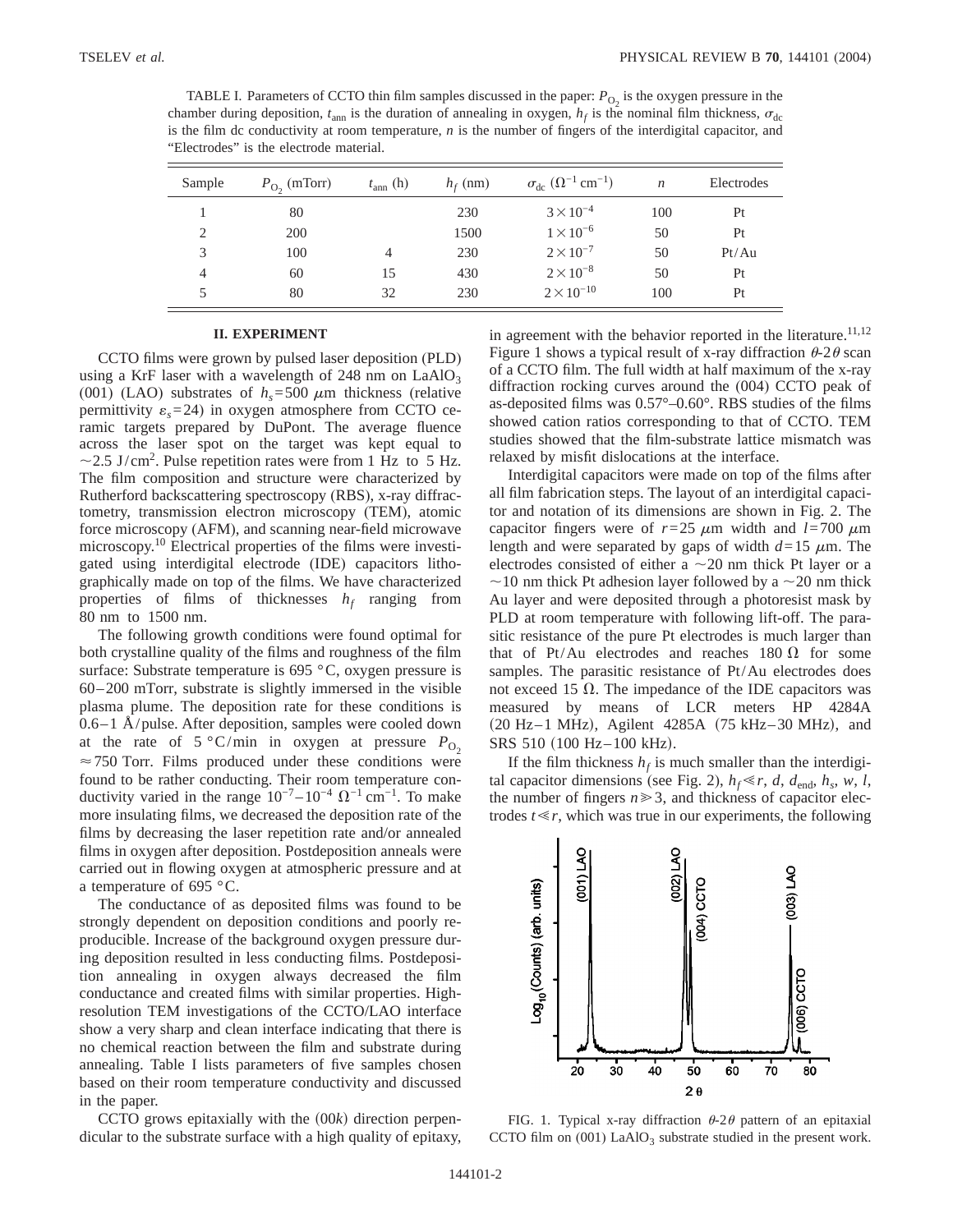

FIG. 2. Layout of an interdigital capacitor used to measure the dielectric and conducting properties of CCTO films. Parameters are defined in the text.

approximate formula can be used to extract the film relative permittivity  $\varepsilon'$  from the measured capacitance  $C_{\text{meas}}$  and the capacitance  $C<sub>s</sub>$  of the same IDE capacitor made on a bare substrate with a relative permittivity  $\varepsilon$ .

$$
\varepsilon' \approx \varepsilon_s + \frac{C_{\text{meas}} - C_s}{C'},\tag{1}
$$

where



$$
C' = \frac{1}{2}(n-3)\varepsilon_0 l q_n + 2\varepsilon_0 l q_3 + n(2+\pi)\varepsilon_0 r q_{\text{end}}.
$$
 (2)

In the last expression,  $\varepsilon_0$  is the permittivity of vacuum, and the coefficients are

$$
q_n = \frac{\pi}{3 \ln 2 + \pi d/(2h_f)},
$$
\n(3)

$$
q_3 = \frac{\pi}{4 \ln 2 + \pi d/h_f},
$$
 (4)

$$
q_{\text{end}} = \frac{\pi}{4 \ln 2 + \pi d_{\text{end}}/h_f}.
$$
 (5)

Equations (1)–(5) follow from expressions for capacitance of IDE capacitors on multilayered substrates derived in Ref. 13 and approximate the exact formulas with an accuracy of  $\sim$ 1% under our conditions.

The conductance of the LAO substrate is much smaller than that of the CCTO films as was determined from the loss tangent measurements of the substrate material. The frequency dispersion of the substrate permittivity is negligibly small in the whole frequency range, and the substrate contribution to the frequency dependent part of the capacitance can be neglected.

# **III. RESULTS AND ANALYSIS**

# **A. Room temperature frequency dependence of dielectric response**

Figure 3 shows the room temperature frequency dependence of the capacitance *C* and the conductance *G* measured in the *CG*p representation (parallel *C* and *G*) from

 $10<sup>3</sup>$ 

 $10<sup>2</sup>$ 

 $10^6$ 

10<sup>-</sup>

 $10^6$ 

 $10^5 \frac{\omega}{9}$ 

FIG. 3. (Color online) Room temperature frequency response of three IDE capacitors on the CCTO films listed in Table I. Symbols are the experimental data, solid and dashed curves are fittings to the models shown in the lower right panel with ac conductance  $G_{ac}(f) = G_f f^s$  and capacitance  $C(f) = C_{\infty} + (2\pi)^{-1}G_f \tan(\pi s/2)$  $\times f^{(s-1)}$  as follows from the universal dielectric response law (Ref. 14).  $R_s$  is the parasitic resistance of the capacitor electrodes. Parameters of the fits are shown in corresponding panels. The diamonds show the dc conductance of the capacitors  $G(f=0)$ .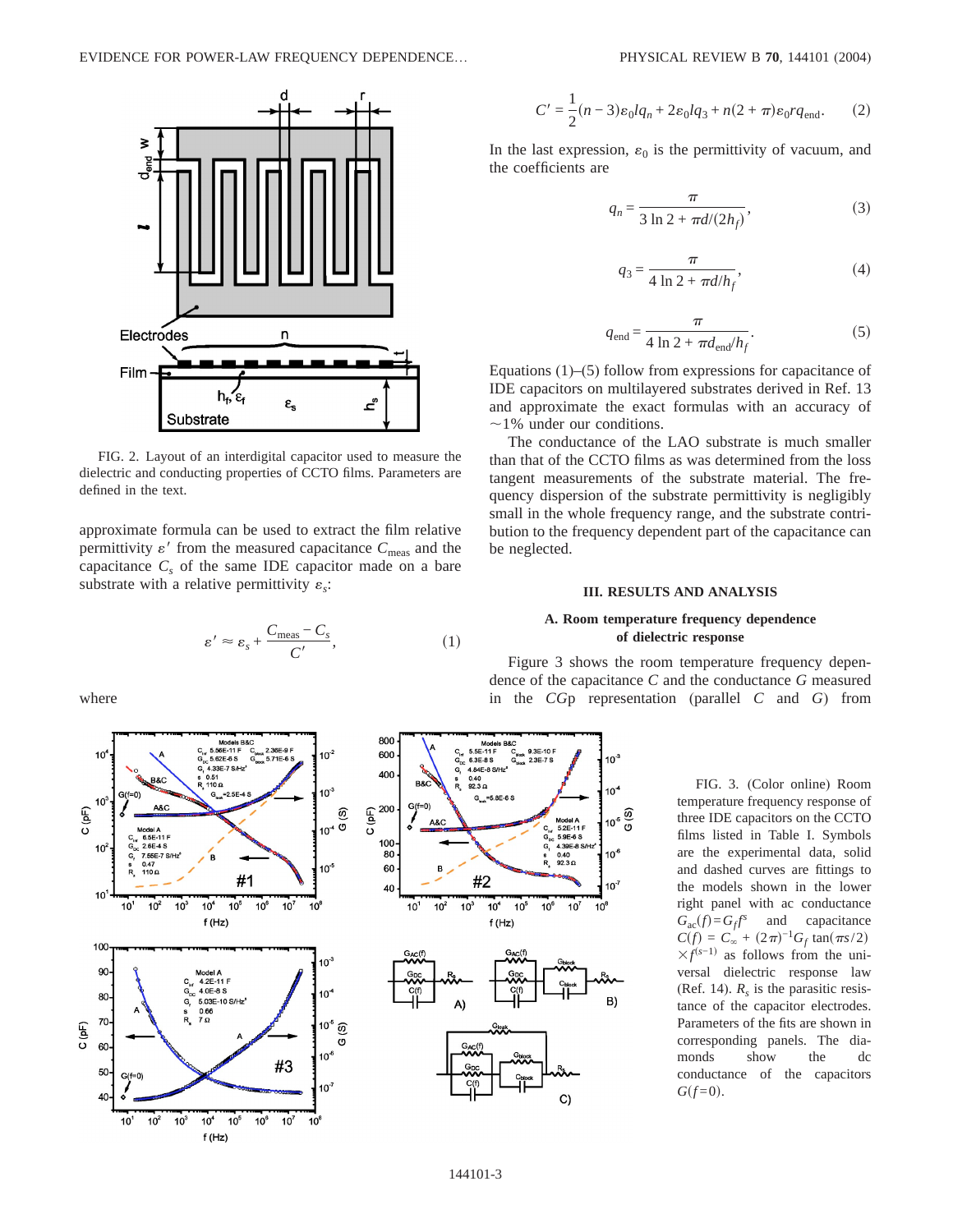20 Hz to 30 MHz for the three most conducting samples listed in Table I. The open symbols are experimental data and the solid and dashed lines are fits for the measurement data using the capacitor models shown in the lower right panel of Fig. 3. As is seen, the experimental data for the CCTO thin films do not feature the clear Debye-like behavior demonstrated by CCTO ceramics and single crystals. Instead, their dielectric behavior has a strong contribution of a power law. In a log-log representation, the power law is linearized and it can be recognized in the capacitance data for samples 1 and 2, as well as in the conductance data for sample 3.

To analyze details of the dielectric response of our CCTO films, we start with the simplest equivalent circuit model taking into account the power-law frequency behavior of the capacitors, model A in Fig. 3. This model includes a capacitance  $C(f)$  describing the real part of the relative permittivity of the material, conductances  $G_{dc}$  and  $G_{ac}(f)$  describing the intrinsic dc conductance and the ac conductance of the material, and the parasitic resistance of the capacitor electrodes  $R_s$ . The ac conductance  $G_{ac}(f)$  and the capacitance  $C(f)$  of the model follow the power law [Curie–von Schweidler law, or universal dielectric response (UDR)  $law^{4,14,15}$ ]

$$
G_{ac}(f) = G_f f^s,\tag{6}
$$

$$
C(f) = C_{\infty} + (2\pi)^{-1} G_f \tan(\pi s/2) f^{(s-1)}.
$$
 (7)

The conductance data of all the three samples can be well fitted with this model in the whole frequency range, whereas the capacitance data for samples 1 and 2 can be fitted only partially, as shown by the solid lines in Fig. 3. The parameters of the fittings are displayed in the corresponding panels. The capacitance data for samples 1 and 2 deviate from the UDR fits at low frequencies, which might indicate a contribution from possible capacitive layers with lower conductivity (blocking layers).

Therefore, we further continue with the analysis of the responses of samples 1 and 2 only. To take the low frequency deviation into account, we add a parallel *RC* circuit with frequency independent parameters in series with elements of model A as shown by model B in Fig. 3. Now, very good fits can be obtained for the capacitance response of both samples 1 and 2 in the whole frequency range; however, the corresponding conductivity curves significantly deviate from the experimental points (see dashed lines denoted with the letter B in the upper panels of Fig. 3). Addition of one more element, a frequency independent leakage conductance G<sub>leak</sub> around the UDR and the blocking components, as shown in model C, Fig. 3, makes it possible to fit simultaneously both capacitance and conductance data with one set of parameters (see dashed lines denoted with the letter C in the upper panels of Fig. 3; the conductivity curves for models A and C almost overlap).

We would like to note here that model B both with UDR dependent and with frequency independent parameters was invoked in the literature to explain the colossal dielectric response of the bulk CCTO. $4,9,16$  For a pronounced Debyelike behavior, as demonstrated by bulk CCTO, it is necessary that  $G_{block} \ll G_{dc}$ . Note that a capacitor in series with an *RC* circuit represents systems with Debye dipolar relaxation.<sup>15</sup>

The frequency response of sample 3 is different from that of samples 1 and 2. Model A is sufficient to fit the response of sample 3 (see solid lines in the lower left part of Fig. 3). Moreover, models B and C cannot satisfactorily describe the response of sample 3. An attempt to fit the capacitance data with the use of model C resulted in a very large  $C_\infty$  $\approx$  59 pF, which gives  $\varepsilon'_{\infty} \approx$  460, an unrealistically high value. The fit with the use of model A results in  $C_{\infty} \approx 42$  pF and  $\varepsilon_{\infty}^{\prime}$ =90.

As can be concluded, sample 3 is either missing any insulating blocking layer components that are present in samples 1 and 2 and in bulk materials, or their effect is removed because the intrinsic conductivity of the material dropped below some critical value, and we observe the intrinsic frequency response of the material in the whole frequency range.

The values of  $C_{\infty}$  found from the fit for sample 1 using model C is lower than the capacitance of the same IDE capacitor on a bare substrate, which was attributed to a high leakage in the film. The fit for sample 2 resulted in  $\varepsilon'_{\infty}$  $=64\pm20$ . The values of  $\varepsilon'_{\infty}$  for samples 2 and 3 are close to  $\sim$ 80 found at terahertz frequencies in Ref. 2 for the dielectric constant of CCTO single crystals. Additionally, measurements at 1.4 GHz made with a microwave microscope<sup>10</sup> on sample 3 gave  $\varepsilon' = 40 \pm 20$ . Application of up to  $\pm 40$  V bias voltage to the capacitors did not change the dielectric response of the films, demonstrating the linearity of the dielectric properties of the CCTO films. The parasitic resistance of the capacitor electrodes  $R_s$  causes a downturn in the capacitance as well as a strong upturn in the conductance data upon increase of frequency at the highest frequencies of the range. These features are more pronounced for samples with larger  $R<sub>s</sub>$  as seen in Fig. 3. The difference in  $R<sub>s</sub>$  of the three samples arises from different electrode materials and different thicknesses of the Pt film. The values of the parameter  $R_s$  obtained from the fittings of Fig. 3 are consistent with the resistivity of the Au and Pt thin films and with the geometry of the capacitor electrodes.

The capacitance of sample 5 (Table I), obtained with a long anneal in oxygen, is weakly frequency dependent at room temperature and remains close to a value corresponding to a CCTO film permittivity of  $\sim$ 100 in the whole frequency range.

In the present state of our knowledge of CCTO and within the scope of the present study, we cannot identify the nature of conduction in general and the leakage in particular in our CCTO films. CCTO is a Mott-Hubbard insulator $8$  and might become conducting by relatively small deviations from stoichiometry, by doping with oxygen vacancies, or due to defects. A possible scenario consistent with model C can include leakage along grain boundaries due to deviation from stoichiometry and accumulation of defects along them. Then, as follows from model C, the electrodes do not create barriers at interfaces with the leaking component, and the blocking layers should be internal to the less conducting grains. Annealing in oxygen leads to restoration of defects and to oxidation of the material inside the grains and in the grain boundaries. Both these processes result in drop of intrinsic and leakage conductance of the films.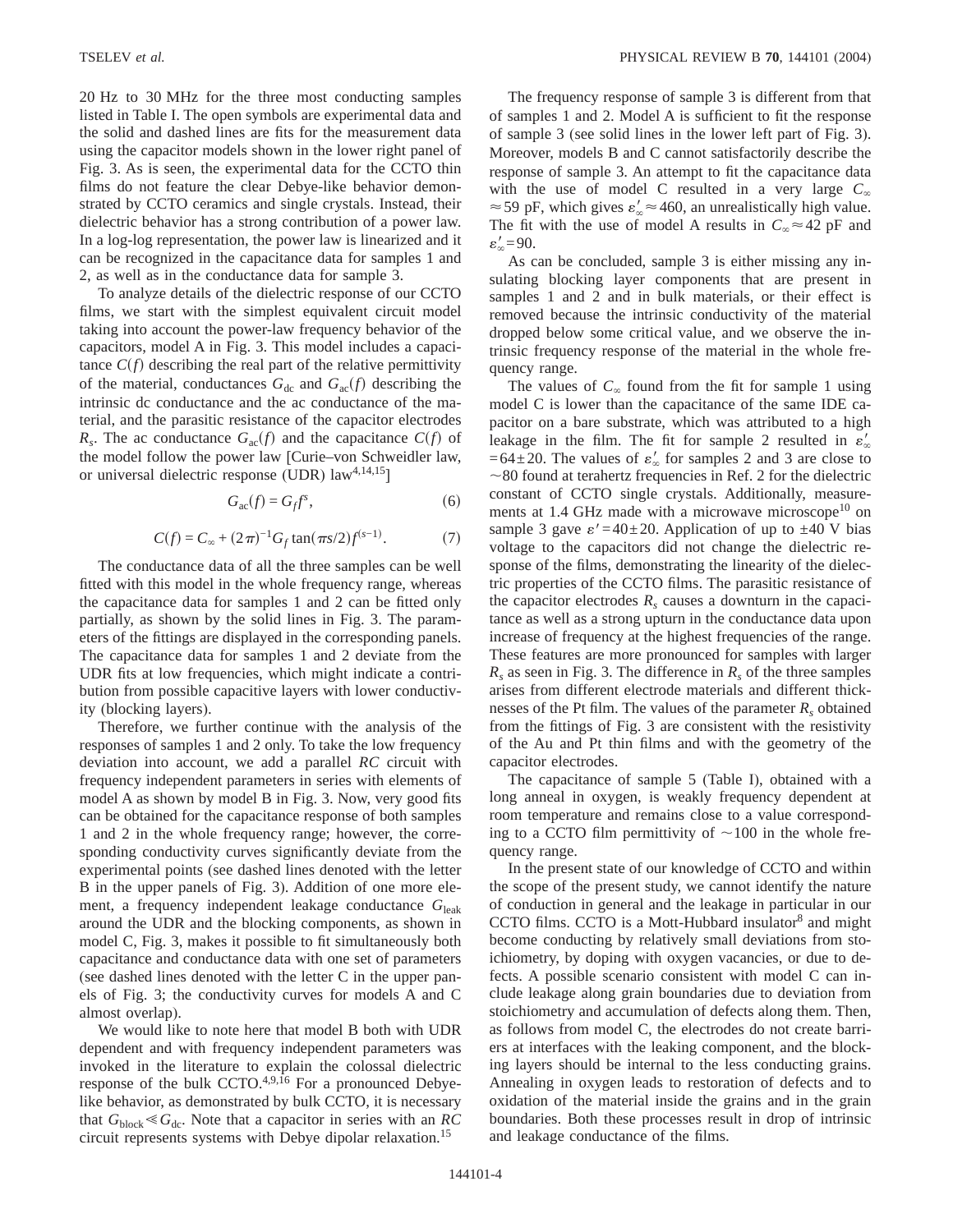

FIG. 4. Temperature dependence of dielectric response for CCTO films listed in Table I between 80 K and 300 K.  $\varepsilon'$  is the real part of the relative permittivity shown for four frequencies (open symbols) 100 Hz, 1000 Hz, 10 kHz, and 100 kHz.  $\sigma$  is the film conductivity at a frequency of 100 Hz.

#### **B. Temperature dependence of permittivity and conductivity**

Figure 4 shows the temperature dependence of the film relative permittivity at four frequencies logarithmically separated by one decade, and the 100 Hz conductivity for all the five samples listed in Table I in the temperature range from 80 to 300 K. The 100 Hz conductivity was obtained from the capacitor loss tangent data. Similar to the bulk materials<sup>1,2</sup> and to the thin films of Ref. 11, the permittivity of the CCTO films starts to rise from a value of about 100 with increasing temperature. At the lowest temperatures, the permittivity is independent of frequency within the measurement error. For the sample with the lowest conductivity, the relative permittivity is close to 100 almost independent of temperature and frequency.

To find out whether the power-law behavior found at room temperature is preserved at lower temperatures, we replotted the permittivity data of Fig. 4 in the following way. We subtracted values of the relative dielectric constant ob-



FIG. 5. The permittivity temperature dependence data of Fig. 4 are replotted here for the three most conducting samples after subtraction of  $\varepsilon'_{80\ \text{K}}$ . Only data points with significant signal-to-noise ratio are shown. In the case of sample 1, the value of  $\varepsilon'_{80 K}$  for 1000 Hz was used to plot the curve for 100 Hz.

tained at a temperature of 80 K  $\varepsilon'_{80 \text{ K}}$  from the data points for each frequency and plotted the difference  $(\varepsilon' - \varepsilon'_{80 \text{ K}})$  on a logarithmic scale versus temperature. We take into account here that  $\varepsilon'_{80\ \text{K}} \approx \varepsilon'_\infty$  obtained at room temperature. The result is displayed in Fig. 5. Only data points with a significant signal-to-noise ratio are shown. In the case of sample 1, the value of  $\varepsilon'_{80 \text{ K}}$  for 1000 Hz was used to plot the 100 Hz curve.

We note that the power law is linearized in the log-log representation. Since the four frequencies used for the plots are logarithmically spaced by one decade, this representation immediately shows how close to the UDR the frequency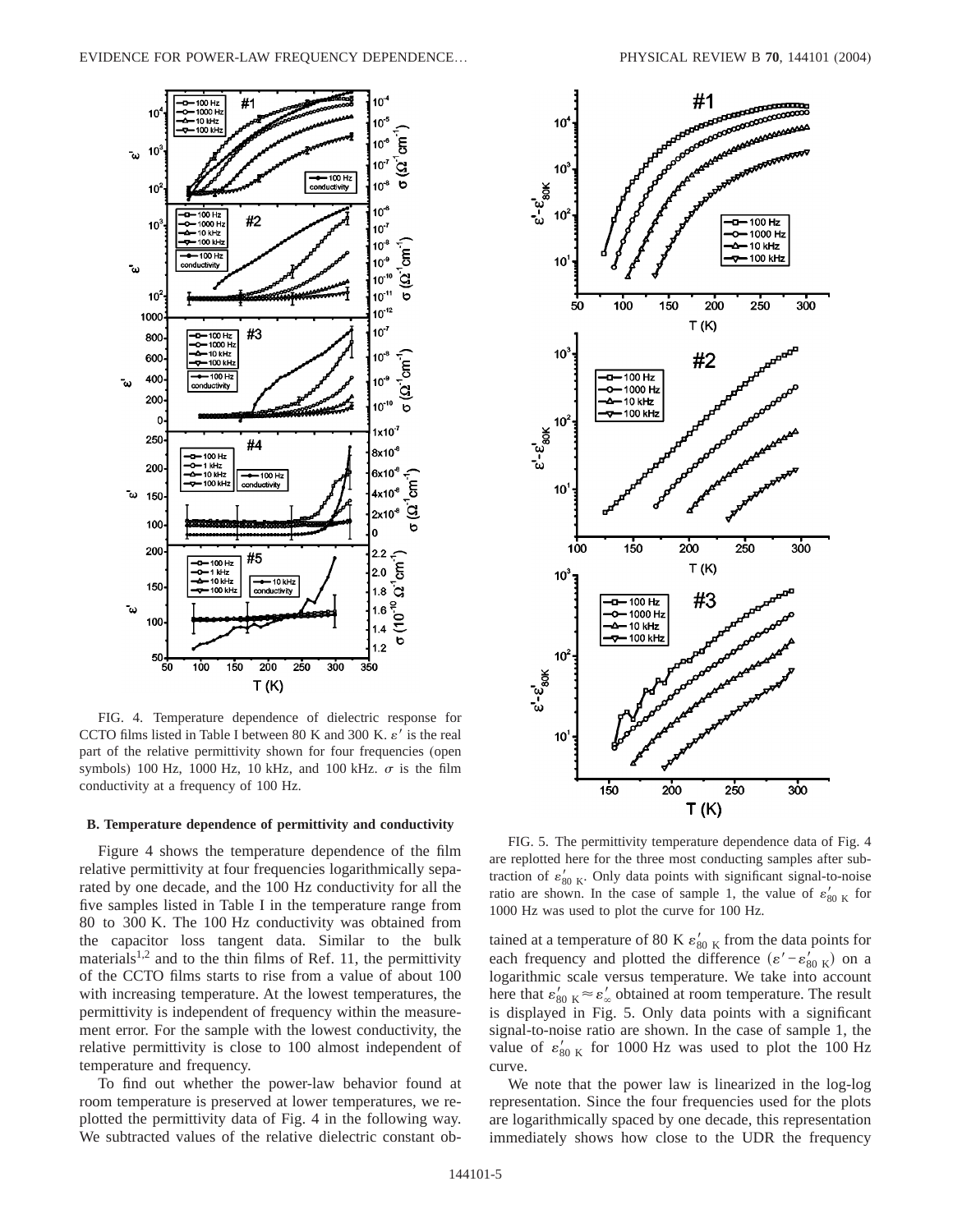

FIG. 6. (a) Arrhenius plots for 100 Hz conductivity of the four most conducting samples listed in Table I. Dashed lines show the parts of the curves that can be approximately linearized by the Arrhenius representation. The numbers are activation energies. (b) Conductivity at 100 Hz of the four most conducting samples of Table I shown in the representation linearizing the law  $\sigma \sim \exp$  $\left(-B/T^{1/4}\right)$ . Piecewise, the conductivity data for samples 2–4 can be better linearized in this representation than in the Arrhenius representation. Numbers are the values of the parameter *B* in units of  $K^{1/4}.$ 

dependence of the permittivity remains upon lowering the temperature. For instance, the curves for sample 3 look like four equally separated parallel lines, which indicates preservation of the UDR frequency response up to at least 170 K with a small temperature dependence of the *s* parameter.

Figure 6(a) shows Arrhenius plots for the 100 Hz conductivity of samples 1–4. According to the fits and model C of Fig. 3, the conductance of the films is strongly dominated by the highly conducting leakage component in the films. Nevertheless, the analysis of temperature dependence of the film conductivity can provide some insight into the conduction mechanisms of CCTO. We assume here that the contribution of the ac part of the UDR conductivity is negligibly small at this frequency, as can be deduced from the room temperature data of Fig. 3. The Arrhenius representation linearizes the thermally activated conduction  $σ~$ exp $(-E_a / k_B T)$ . As can be seen after careful consideration, only the data for sample 1 from 80 K to about 130 K and from 170 K to 300 K can be

well linearized in this representation, with activation energies of 0.08 eV and 0.16 eV, respectively. The behavior of the three other curves deviates from the thermally activated behavior. However, the three curves can be piecewise linearized in the representation ln  $\sigma$  versus  $1/T^{1/4}$ , as shown in Fig. 6(b). The latter representation corresponds to the threedimensional variable-range hopping conduction model<sup>17</sup> with  $\sigma \sim \exp(-B/T^{1/4})$ . The data for sample 2 can be linearized in this representation in a large temperature range from 180 K to room temperature. The data for sample 3 can be better linearized in the representation ln  $\sigma$  versus  $1/T^{1/4}$  only for lower temperatures. At higher temperatures, both the representations are indistinguishable. And the data for sample 4 can be linearized in the latter representation in the whole temperature range where the conductivity is measurable, i.e., between about 240 K and room temperature. This analysis suggests that the hopping of localized charge carriers is the dominant mechanism of charge transport in the samples with lower conductivity, whereas thermally activated transport prevails in the conduction of sample 1.

#### **C. Analysis and discussion**

At this stage we can make a preliminary assessment of our results. The most striking feature of the epitaxial CCTO thin films is that their dielectric response is strongly dominated by a power law in frequency, in contrast to the Debyelike response of the bulk material. Experiments on annealing of the films in oxygen suggest that films with lower oxygen content are intrinsically more conducting. With increase of the oxygen content the room temperature frequency response of the CCTO thin films evolves from the response indicating presence of some relatively low-conducting capacitive layers to purely power law, and then toward frequency independent response with  $\varepsilon'$  close to 100. The most conducting films show significantly larger room temperature dielectric constants at low frequencies ( $\varepsilon' \sim 3 \times 10^4$  at  $f = 20$  Hz).

The power-law frequency dependence of dielectric properties is a behavior typical for semiconducting materials with hopping localized charge carriers.<sup>4,14,15,17,18</sup> This result, along with the observed strong correlation between the temperature behavior of conductivity and permittivity, allows us to conclude that we are dealing with carrier polarization in the CCTO films. The effect of annealing in oxygen on conductivity suggests that oxygen deficit is a cause of the relatively high film conductivity.

The observations described above strongly support arguments in the literature<sup>1,4,8,9,16</sup> on the role of blocking barrier layers in CCTO and evidence for an extrinsic, Maxwell-Wagner-type, origin of the colossal dielectric response of CCTO ceramics and single crystals. They also imply that the blocking layers must be insulating, thus cutting down on the number of possible microscopic morphologies suggested for bulk CCTO by Cohen *et al.*<sup>19</sup> We did not find any significant dependence of film properties on thickness, in contrast to Ref. 11.

It is of interest in this context to directly compare the characteristics of the dielectric responses of thin films and some of the CCTO bulk samples. The room temperature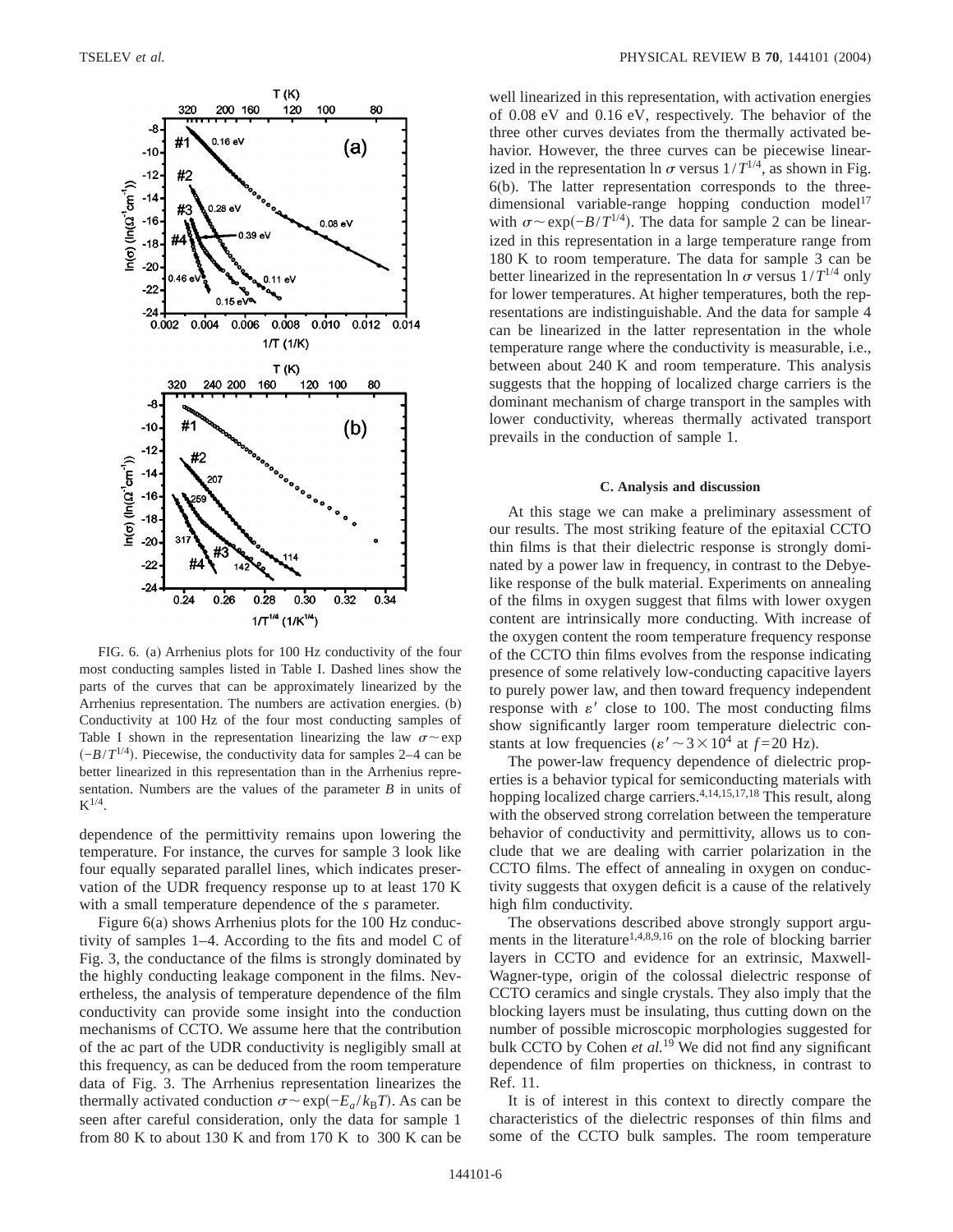measurement of the response of the ceramic target we used for film deposition (not shown) yielded  $\varepsilon'_{100 \text{ Hz}} \approx 4000$  and a pronounced Debye-like response. The fit of the response with model B, Fig. 3, resulted in  $G_{dc} / G_{block} = 5 \times 10^4$  with an intrinsic dc conductivity of the ceramic  $\sigma_{dc}^{int} \approx 3$  $\times$ 10<sup>-4</sup>  $\Omega$ <sup>-1</sup> cm<sup>-1</sup>, assuming that the blocking layers are thin and constitute a small fraction of the sample volume. For the thin film sample 1,  $G_{dc}/G_{block} \approx 1$  and the internal conductivity  $\sigma_{\text{dc}}^{\text{int}} \approx 7 \times 10^{-6} \Omega^{-1} \text{ cm}^{-1}$ , again assuming that blocking layers along with leakage paths make up only a small fraction of the sample volume. A comparison of these values suggests that the ceramic material is intrinsically more conducting and its barrier layers block conductivity more efficiently.

It is still an open question as to what microscopic feature(s) produce the blocking layers in CCTO samples. Lunkenheimer *et al.*<sup>20</sup> recently showed that contacts contribute to the dielectric response of the CCTO bulk ceramic samples, and this contribution can constitute a significant fraction of their response at low frequencies. However, to date there is no unambiguous experiment that demonstrates that the influence of electrodes alone can explain all the behavior of CCTO dielectric response especially in single crystals. Apart from the contribution of electrode-sample interfaces, a microscopic picture of hopping localized charge carriers confined within small domains, whose boundaries make up large energy barriers for hopping, remains plausible. Within this picture, the boundaries of the small domains constitute a dense network without "holes" for conductivity, and the exact morphology and characteristic scales of the network such as domain size are dependent on sample processing conditions. Suggestions for possible domain boundaries include grain boundaries,<sup>9,16</sup> twin boundaries,<sup>1</sup> and compositional and antiphase domain boundaries.<sup>19</sup> We take this opportunity to examine the microstructure of our films for evidence (or absence) of any of the proposed blocking layers with focus on possible twinning of the films. The films showing a dielectric behavior suggestive of the presence of some barrier layers, similar to sample 1 discussed above, are of particular interest.

The films are epitaxial, but morphologically they consist of grains separated by grain boundaries. Taking into account the results of fits of the room temperature dielectric response (Fig. 3), most probably the grain boundaries in the films are more conducting than the grains and cannot act as barrier layers. However, one cannot exclude grain boundaries as possible blocking layers in CCTO bulk ceramics based on this fact, because the microstructure of grain boundaries can be different in thin films and ceramics due to significantly different fabrication processes.

To investigate the microstructure of our films, we have performed a detailed plan-view and cross-sectional TEM study of the films. Figure 7(a) shows a simulated electron diffraction pattern from the ideal, twin-free, CCTO lattice with the  $Im\overline{3}$  space symmetry group. Note that due to the  $Im\overline{3}$  symmetry of the lattice the diffraction pattern is not symmetric relative to the  $\langle 0 \, l \rangle$  directions of the pattern; namely, pairs of spots within a set, e.g., sets  $\{013\}$  or  $\{024\}$ , located symmetrically relative to the  $\{0ll\}$  directions have



FIG. 7. (a) Simulated electron diffraction pattern corresponding to ideal, twin-free CCTO lattice with symmetry group  $Im\overline{3}$ ; the spot diameters are proportional to their intensity. (b) Small-area diffraction pattern taken from the CCTO film. (c) TEM dark field image of a cross section of a CCTO film on LAO; the image is taken using the (013) spot of the film pattern. (d) HRTEM image of the filmsubstrate interface of a sample annealed 15 h at 695 °C.

significantly different intensities. As reported in Ref. 1, the Laue group of twinned CCTO single crystals appeared to be  $\frac{1}{m^3}$ *m* instead of  $m\overline{3}$ . This means that a CCTO lattice containing twins would produce a diffraction pattern where all spots within each set, {013}, {024}, etc., are of equal intensity. The spot positions would be the same for both  $m\overline{3}$  and  $m\overline{3}m$ Laue groups. The experimental diffraction pattern in Fig. 7(b) does not show the asymmetry in the intensities of the spots seen in the simulated diffraction pattern in Fig. 7(a). At the same time, the relative intensities of the spots in the experimental diffraction pattern are different from those expected for the twinned lattice. A possible explanation for the lack of asymmetry in the intensity of the spots is that the CCTO film is twinned at a scale smaller than the area that the diffraction pattern came from and, since the film consists of slightly misoriented grains, the experimental diffraction pattern of Fig. 7(b) does not posses either a clear  $m\overline{3}$  or  $m\overline{3}m$ symmetry. It is possible also that the films are not twinned but the spots in the diffraction pattern have approximately the same intensity due to multiple diffraction. Microdiffraction patterns obtained with a beam of 40 nm in diameter did not show the asymmetric patterns either, indicating that if there are twins in the crystal they must be smaller than 40 nm in size.

To further identify twins in the CCTO films, we implemented dark field imaging with use of diffracted beams corresponding to spots of sets {013} and {024}. Twins contributing differently to spots of these sets should give rise to twining contrast in dark field images. Figure 7(c) shows a dark field image of the CCTO film cross section taken with the (013) spot. We do observe contrast between grains here. This contrast can be due to slight misorientation between